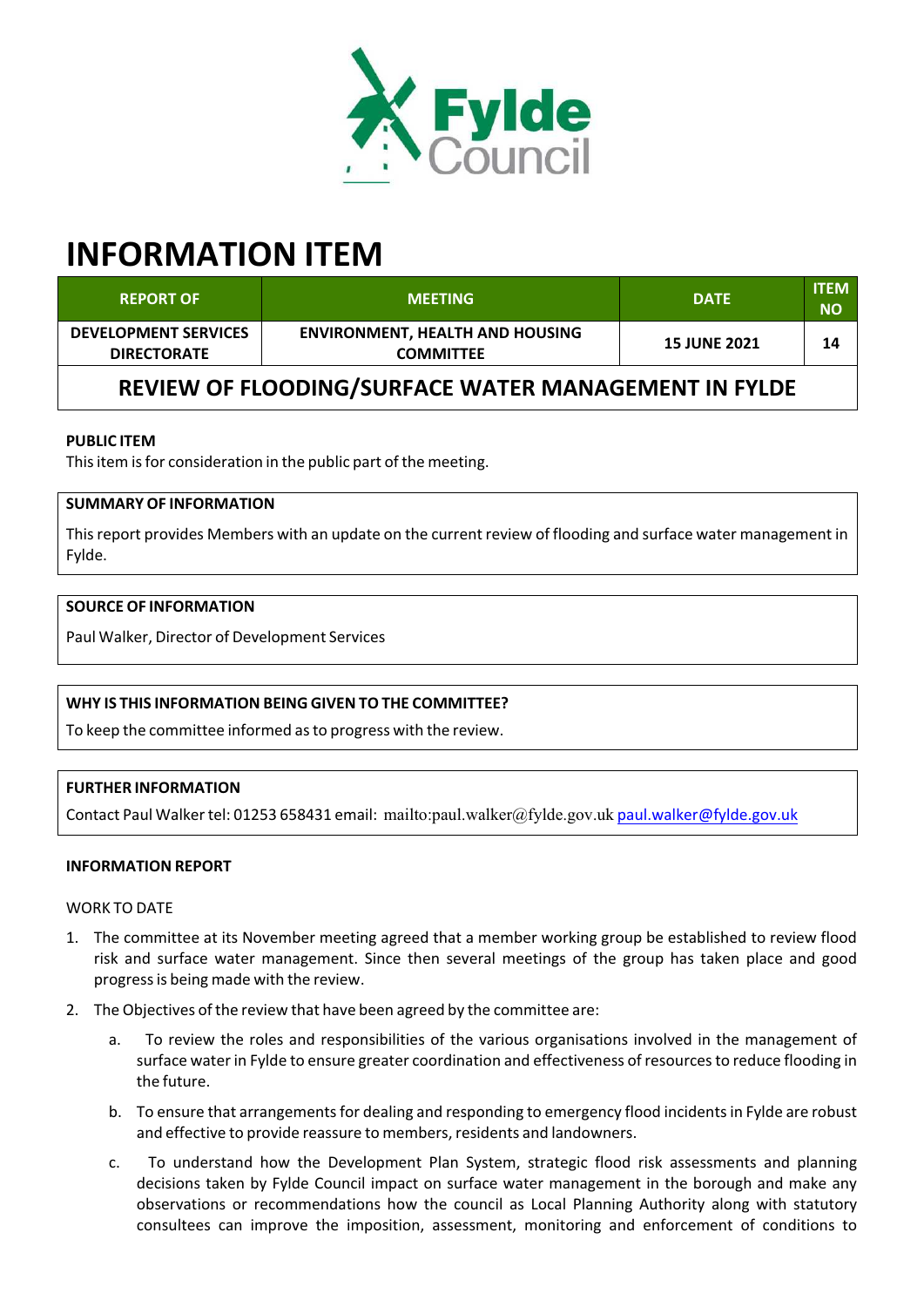mitigate the impacts of flooding from new development.

- 3. The Methodology of the review agreed by the committee is:
	- a. Identify where we need to be to match best innovative practice in surface water management
	- b. Take evidence to identify where we are now in Fylde in comparison to that best innovative practice
	- c. Make recommendations on how we can get to where we need to be to reduce flooding and the impacts of it
- 4. The working group has met on 6 occasionsin the last few months asset out below.

| <b>Meeting date</b> | Stages/elements covered to date                                                                                                                |  |
|---------------------|------------------------------------------------------------------------------------------------------------------------------------------------|--|
| Late November 2020  | Agreed scope and approach to conducting the review                                                                                             |  |
|                     | Considered the legislative background to surface water management.                                                                             |  |
|                     | Considered the policy/strategy context to surface water management.                                                                            |  |
| January 2021        | Identified and mapped surface water infrastructure including all rivers/ streams/<br>brooks/ditches/dykes/culverts/pumping stations/SUDS, etc. |  |
|                     | Identified known flooding issues/locations in Fylde.                                                                                           |  |
|                     | Met with lead officers from Technical Services, Planning and Env Health at Fylde.                                                              |  |
|                     | Agreed consultation and engagement format                                                                                                      |  |
| February 2021       | Met/engaged with residents/landowners/communities affected by flooding.                                                                        |  |
| <b>March 2021</b>   | Considered findings of consultation undertaken                                                                                                 |  |
| <b>March 2021</b>   | Met with each of the bodies and organisations involved in managing surface water in<br>Fylde (LCC/EA/UU).                                      |  |
| April 2021          | Met with officers from West Lancashire Council and Wyre Council and the Ribble Rivers<br>Trust to look at best practice.                       |  |

- 5. At the February meeting the working group took evidence from several residents/landowners/councillors on flooding in Fylde. Each were invited to:
	- a. to share their personal experiences of flooding within Fylde
	- b. describe the effect it had on them and their community,
	- c. explain what they believed to be the causes of the flooding they had experienced,
	- d. outline what they believed were the solutions to prevent it reoccurring.
- 6. Members heard first-hand accounts of the impact that flooding had on residents. This included pictures of damage down to homes and belongings. This was of benefit going into the meeting with LCC/EA/UU.
- 7. During the past few months, the Chairman and officers have visited several locations across the borough that have been the subject of flooding to help understand the causes of such events and how these can be prevented in future. This has included both new build and older properties impacted. There has also been continued engagement with the Environment Agency over the management and maintenance of local assets they are responsible for.
- 8. At the later March meeting the working group met with Lancashire County Council as the Lead Local Flood Authority which had undertaken an in‐depth scrutiny review of flooding and surface water management which had resulted in additional resources being directed at the matter. Members looked forward to seeing the benefits of this through increased liaison and problem solving in Fylde.